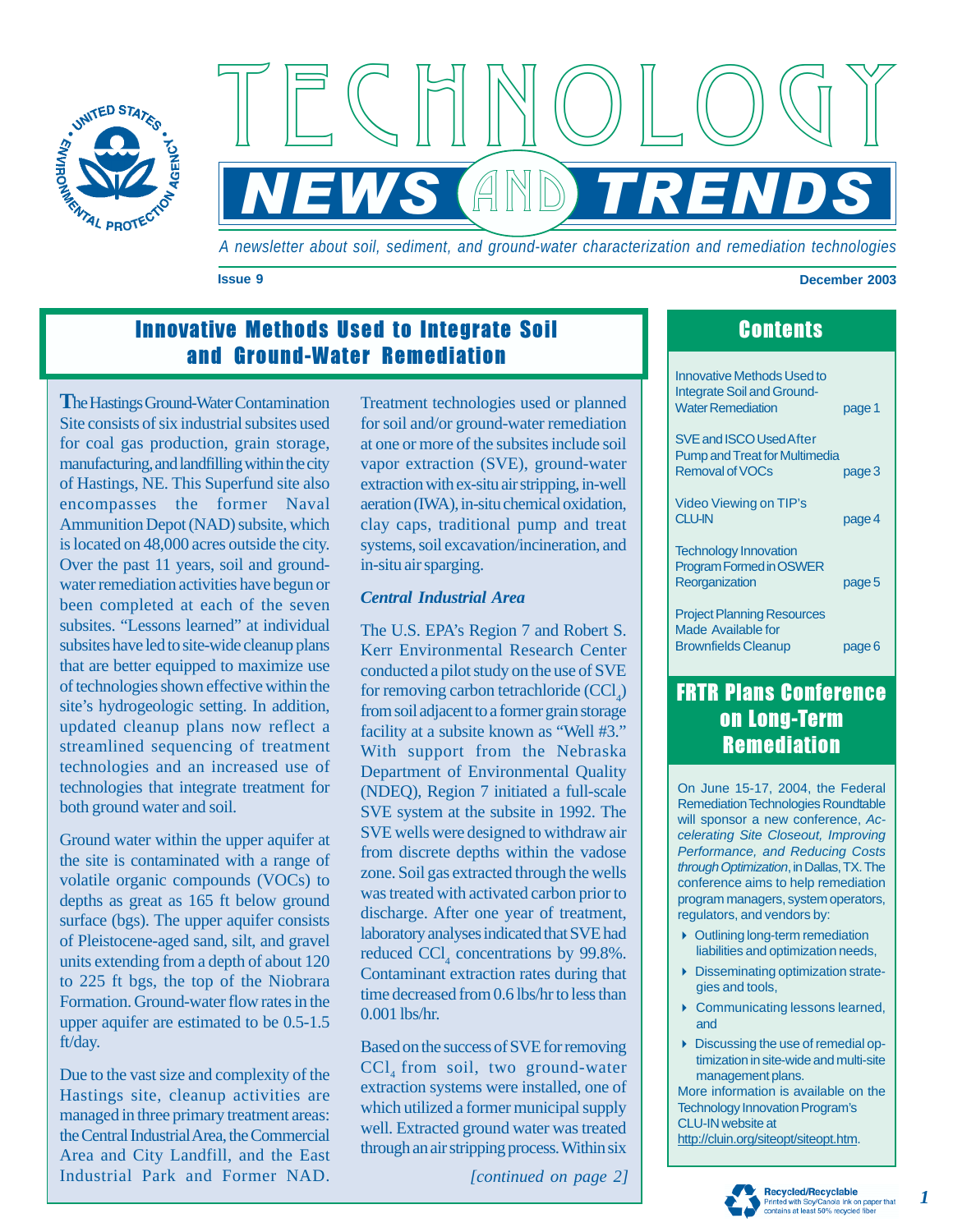#### *[continued from page 1]*

years of treatment, the maximum contaminant level (MCL) for CCl in ground water (5 µg/L) was reached.

Recognizing the large volume of wastewater produced by air stripping, Region 7 installed a park irrigation system in 1997 to beneficially reuse the the irrigation system is available in the *Sprinkler Irrigation as a VOC Separation and Disposal Method*  (EPA/540/R-98/502) available at http:// [www.epa.gov/ORD/SITE/reports/](http://www.epa.gov/ORD/SITE/reports/) r98502.html. extracted water. More information on EPA SITE program report entitled

for the subsite in May 2001, determining that continued operation of the converted municipal supply well was needed to address another contaminant plume migrating from a local manufacturing plant but containing trichloroethene (TCE), dichloroethene date, concentrations of TCE, DCE, and PCE in ground water have decreased result of treatment. The system will continue to operate until MCLs for ground water are met—likely within 15 years. EPA released its final record of decision (DCE), and perchloroethene (PCE). To 99%, 99%, and 98% respectively, as a

An SVE system also was installed in retained by the potentially responsible party (PRP) used computer modeling results compiled earlier by the Kerr 1996 at the Central Industrial Area's "Colorado Avenue" subsite. Field staff laboratory for the Well # 3 pilot study. The system's "Phase I" SVE wells are

*Figure 1: Although significant increases occurred after treatment was suspended for 12 months, contaminant concentrations in ground water extracted by the combined efforts of SVE-plus and pump-and-treat technology dropped by almost one-half after five years.* 

designed to remove TCE, 1,1,1 trichloroethane, 1,1- DCE, PCE, and other chlorinated VOCs in deep and intermediate zones of approximately 800,000 yd<sup>3</sup> of soil.

In addition, in-well aeration treatment wells located in more concentrated areas of the contaminant plume. SVE and the in-well aeration system together have achieved order-of-magnitude contaminant reductions in ground water near the contaminant source. "Phase II" SVE wells will be installed in 2004 to remediate areas not addressed by the Phase I wells, but additional ground-water treatment will be necessary to contain the plume and minimize further contaminant migration. systems inject air into the Colorado Avenue subsurface through seven IWA treatment

At the "Second Street" subsite, SVE and in-situ air stripping technologies have been employed since 1997 to remove benzene intermediate, and deep wells in a design subsite. Results of recent sampling indicate that benzene concentrations in the soil gas concentrations in a pumping well remain above the removal action target level  $(100 \,\mu g/L)$ . from soil and ground water. The SVE system was constructed using shallow, similar to that of the Colorado Avenue have decreased significantly, but

installed at the Second Street subsite in An IWA ground-water treatment system 2001 is expected to decrease the overall time required for remediation. Long-term address a benzene plume that continues to migrate downgradient of the treatment area. While ground-water extraction and in-situ chemical oxidation were selected recently as final remedies, additional technologies are under investigation for enhancing natural biodegradation of cleanup actions are needed, however, to organic contaminants in the aquifer.

#### *Commercial Area and City Landfill*

site in the 1960s and 1970s to dispose of municipal and industrial wastes. Following the detection of elevated concentrations of TCE, PCE, and vinyl chloride in soil, a clay cap was installed over one of the landfills in 1999 as a source control measure. The record of decision for the second landfill selected a cap followed by monitored natural attenuation. Two municipal landfills operated at the

where agricultural products had been stored and handled for over 30 years, were the sources of ground-water contamination throughout the area. Although commingling of contaminated ground water from one landfill and the ground-water sampling revealed EPA determined that the two closed landfills and the FAR-MAR-CO subsite, FAR-MAR-CO subsite occurred,

*[continued on page 3]* 

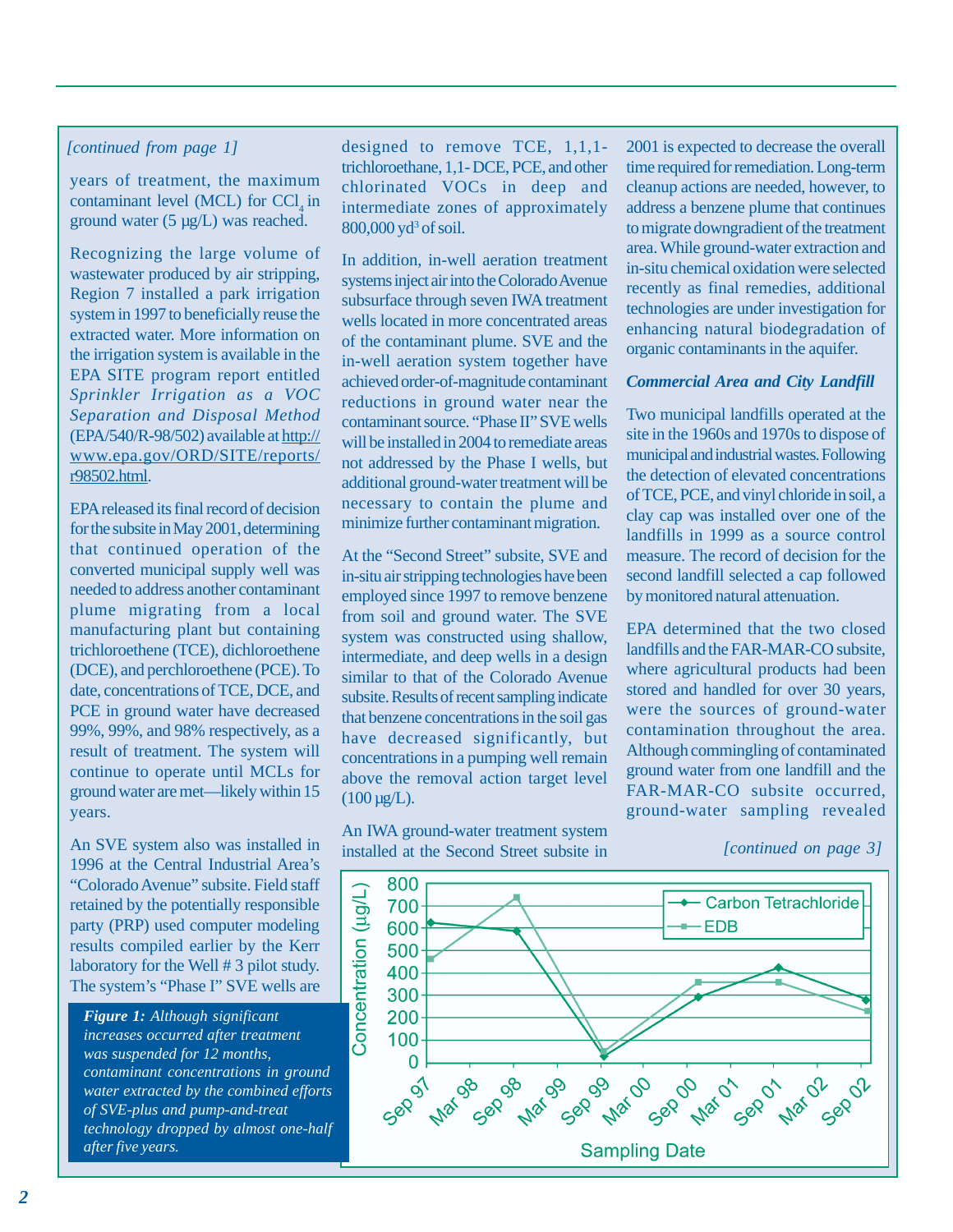#### *[continued from page 2]*

commercial grain fumigants (primarily  $\text{CCl}_4$  and ethylene dibromide [EDB]) conducted in 1990 successfully removed more than 1,200 lbs of  $CCl_4$  and EDB. were emanating from the FAR-MAR-CO subsite. An SVE pilot study

In 1995, PRPs for the landfills and industrial property began working together to plan remediation of the commingled plume. Joint field efforts began in 1997, when a full-scale SVE system was implemented to remediate years of operation, remediation goals for and EDB  $(0.0016 \text{ µg/L})$  in soil were reached. soil on the industrial property. After 2.5 chloroform (138 µg/L), CCl (7.54 µg/L),

Operational periods were extended again in 2000 to allow treatment to advance to the phase of "SVE-plus," wherein SVE treatment reaches beyond typical soil remediation goals and begins to influence ground-water conditions. Operation of the system for two additional years provided an opportunity to address vadosezone water that was determined to be the contaminant source. Soil vapor samples collected in November 2002 indicated that no contaminant rebounding has occurred.

A pump and treat system has operated since 1997 to address the  $\text{CCI}_4$  and EDB ground-water plume migrating from the industrial property (Figure 1). Region 7 estimates that restoration of the aquifer to maximum contaminant levels for these contaminants will be achieved in 2012.

#### *East Industrial Park and Former NAD*

Contaminants of concern at the former NAD include VOCs, heavy metals, Corps of Engineers began remediating VOC-contaminated soil and ground water at the NAD by installing a full-scale air sparging system employing both horizontal and vertical wells. Remedy construction involved excavating soil with low levels of polycyclic aromatic hydrocarbons (PAHs), and explosives. In 1995, the U.S. Army contaminants and incinerating soils with high concentrations of explosives and to remove volatile contaminants from soil at three portions of the East Industrial Park and former NAD area. PAHs. SVE systems also were installed

#### *Cleanup Planning and Review*

Region 7 and the NDEQ established an integrated action plan in 2001 to address ground-water contamination across the six industrial subsites. The plan specifies institutional controls, alternate drinking water supplies, well inventories, and extensive ground-water monitoring. In five-year review of cleanup progress at the entire Hastings site. The final report is available at www.epa.gov/region07/ superfund. July 2002, EPA completed its second

*Region 7 (913-551-7797 or easley .diane@epa.gov) Contributed by Diane Easley, EPA/* 

# SVE and ISCO Used After Pump and Treat for Multimedia Removal of VOCs

**E** PA Region 1 recently completed its first five-year review of cleanup progress at the Union Chemical Company Superfund site near South Hope, ME. The 1990 record of decision (ROD) selected conventional technologies, including soil excavation with low-temperature aeration and ground-water pump and treat. Cleanup plans have since been modified to incorporate more innovative technologies for removing VOCs. In 1996, SVE augmented with hot air injection was implemented to enhance contaminant volatilization. Monitoring confirmed that by late 1998, two years

*Figure 2: Contaminant concentrations in ground water at the Union Chemical site decreased 47-97% following injections of potassium/sodium permanganate solution.* 

after SVE treatment had begun, the soil had met project cleanup goals.

Once the soil was clean, the ground-water extraction system was enhanced with insitu chemical oxidation (ISCO). Potassium and sodium permanganate were injected into the subsurface each summer for three years, resulting in substantial decreases of contaminant concentratthe peak effectiveness of these injectants ions (Figure 2). After recognizing that

*[continued on page 4]* 

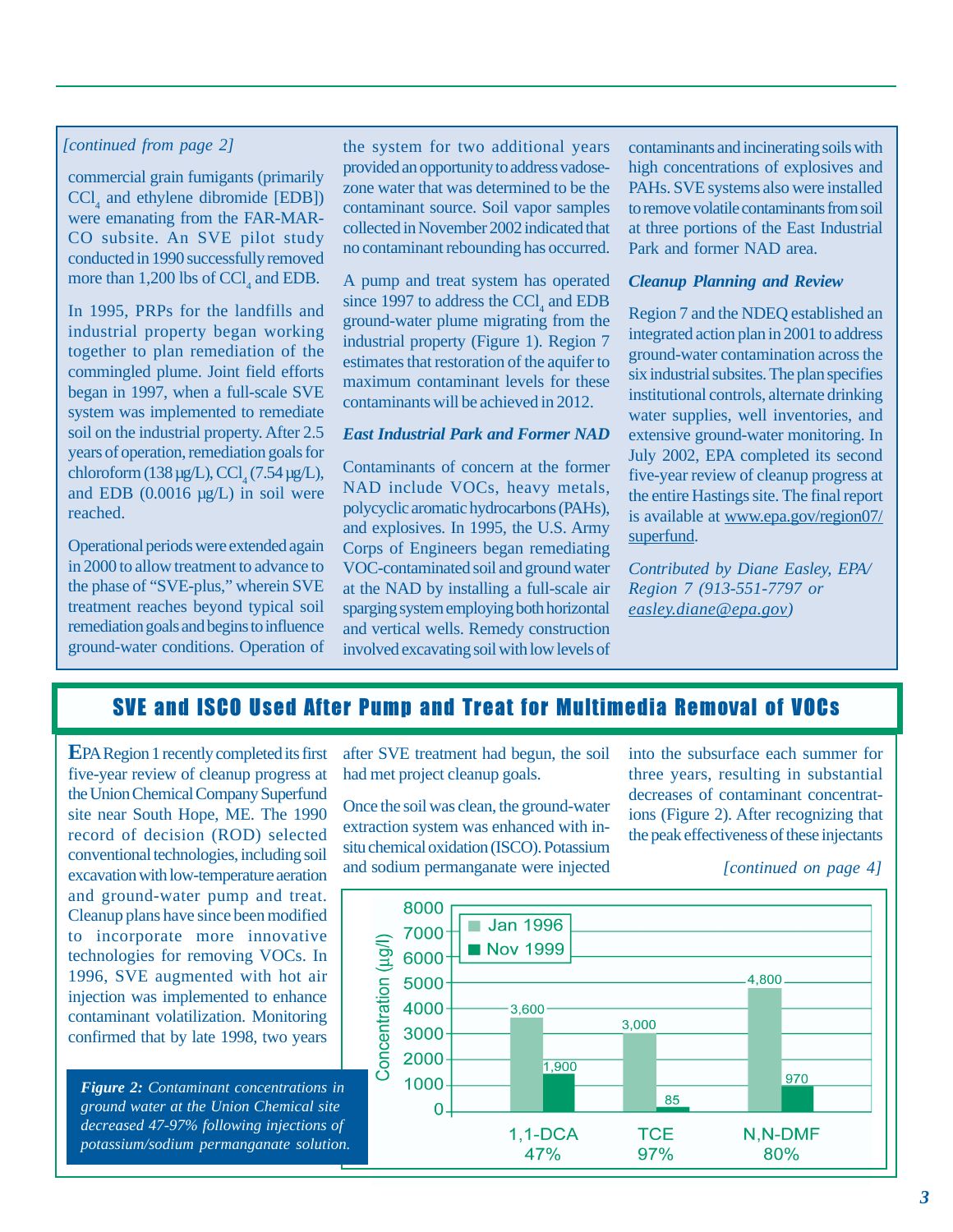#### *[continued from page 3]*

had likely been reached, but cleanup agreed to incorporate enhanced bioremediation as a final step for groundwater remediation. Molasses and sodium lactate were injected between 2001 and 2002 to serve as carbon sources capable of creating reductive dechlorination conditions in an anaerobic environment. goals had not yet been achieved, EPA

From 1967 to 1984, Union Chemical used the 12-acre site to manufacture solvents and recover petrochemical-based disposal of wastewater into an adjacent stream and wetlands, and leakage from storage containers contributed to include TCE, PCE, and 1,1-dichloroethene (DCE) in concentrations reaching 84,000 µg/L, 73,000 µg/L, and 2,700 µ g/L, respectively. solvents. Spills from an onsite boiler, extensive contamination of the area's soil and ground water. Primary contaminants

Surficial geology at the site consists of a glacial and marine till. The till thickens from less than 25 ft to the west (upgradient) of the site to about 80 ft in the vicinity of Quiggle Brook to the east. The hydraulic conductivity of the till is estimated to be  $1x10^{-5}$  cm/s; the groundwater velocity under non-pumping schist/gneiss bedrock containing granitic intrusions underlies the till. The upper 10 feet of the bedrock is weathered and has an estimated hydraulic conductivity of 8x10-5 cm/s. Seepage velocity through the bedrock fractures is approximately both the till and the weathered bedrock. conditions is approximately 15 ft/yr. A 300 ft/day. Contaminants were found in

#### *Conventional Technologies*

The pump and treat system operated from 1996 through 1999, and on a limited basis for six months during 2000, to ensure permanganate containment and prevent it from contaminating Quiggle Brook. The system consisted of 28 extraction wells fully screened through

## Video Viewing on TIP's CLU-IN

streaming videos on a range of topics concerning innovative site characterization and cleanup, such as: The Technology Innovation Program's CLU-IN Internet "studio" hosts

- $\blacktriangleright$  Introduction to Environmental Geophysics,
- �Superfund Redevelopment: Realizing Possibilities
- ▶ The Clean Green–Phytoremediation,
- �Biosolids Recycling: Restore, Reclaim, Remediate,
- � Dynamic Workplans & Field Analytics: The Keys to Cost-Effective Site Cleanup.
- The studio is accessible at [http://cluin.org/studio/video.cfm.](http://cluin.org/studio/video.cfm)

the till and 109 monitoring wells. Aboveground treatment of the extracted ground water involved the removal of metals through precipitation and the removal of organic contaminants through air stripping, granular activated carbon absorption, and ultraviolet oxidation (to destroy 2000, approximately 8.35 million gallons of approximately 950 pounds of VOCs, including 350 pounds of non-chlorinated VOCs, such as BTEX and ketones, were removed. dimethylformamide [N, N-DMF]). As of ground water were treated. A total of

#### *SVE Application*

The SVE system consisted of 91 hot air injection points and 33 25-foot vapor extraction wells over an area of 1.5 acres. Before the injections began, dewatering took place in order to increase the volume of soil to be treated. Hot air was continuously injected to depths of 6-20 feet from February 1996 to March 1998, except for brief periods of system the SVE system and ground-water treatment units were destroyed by a propane-fired thermal oxidizer prior to atmospheric discharge. Soil sampling data maintenance and repair. Vapors from both collected at the end of August 1998 indicated that concentrations of TCE, 1,1-DCE, and PCE had decreased to below the site-specific target level of 0.1 mg/kg. SVE treatment of 48,000 yards<sup>3</sup> of soil resulted in the removal of nearly 9,000 pounds of VOCs.

#### *ISCO Applications*

Following the drop-off of contaminant removal via the ground-water extraction system, an ISCO pilot-scale test was performed in late 1997. Based on successful test results, a full-scale system began operating in 1998. solution containing either potassium permanganate (2%) or sodium permanganate (20-40%). Injections were performed in both monitoring and extraction wells screened throughout the till and weathered bedrock. Over three summers, approximately 36,000 pounds of potassium permanganate and 7,300 pounds of sodium permanganate were the minimum amount estimated to oxidize the contaminants at each injection point was used across the site. Treatment involved the injection of a injected. An application rate of 10 times

*[continued on page 5]*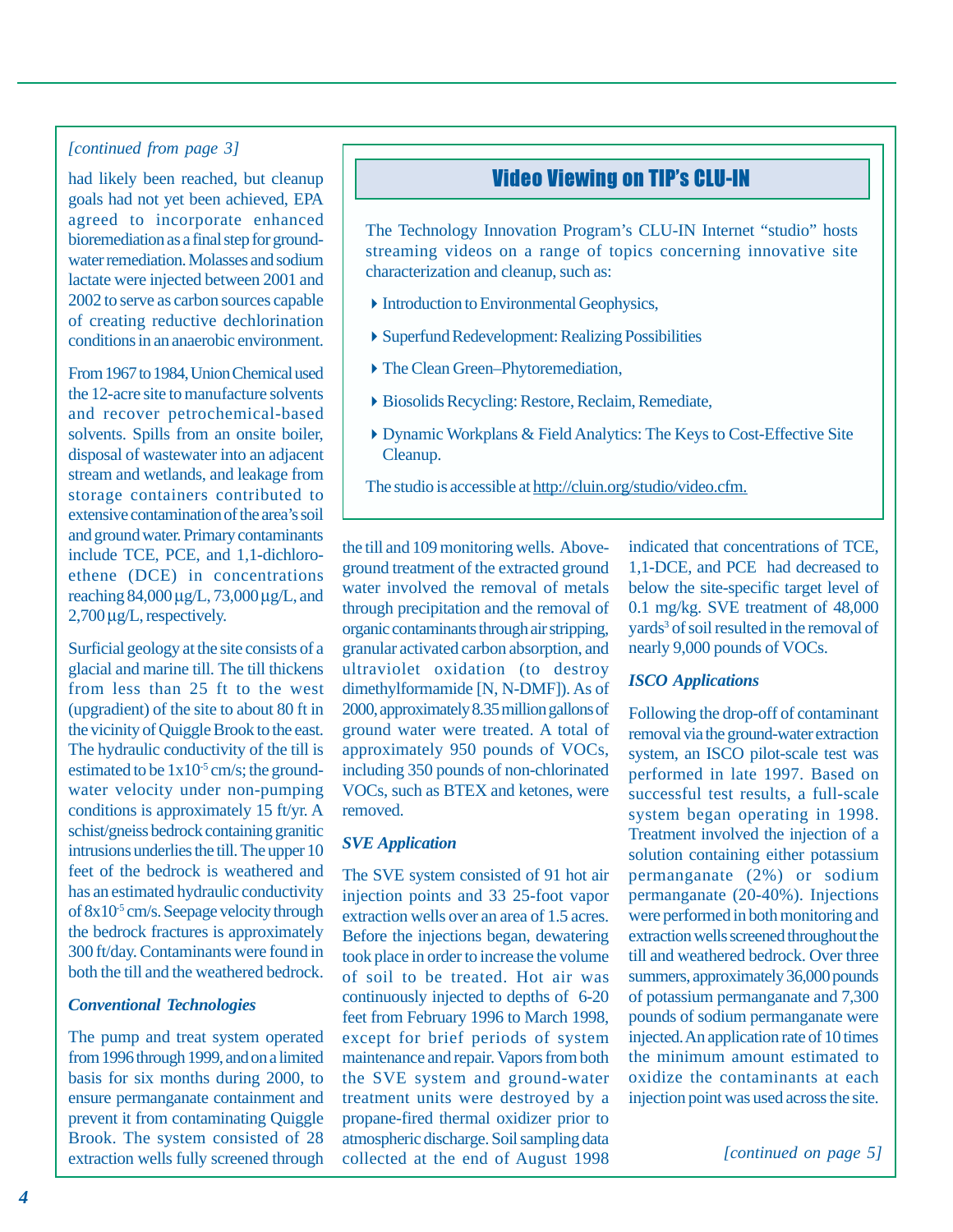### *[continued from page 4]*

Initial post-application data indicated VOC reductions of 30-99% in individual wells. Combined with the ground-water extraction system, the average concentrations of VOCs following permanganate injections in the till decreased from 620-8,050 µg/L to 7-875 µ g/L. Similarly, average concentrations of VOCs in the weathered bedrock decreased from 55-725 µg/L to 6-420 µg/L. Ethene contaminants generally responded to the permanganate more readily than the ethane compounds, although some rebounding of TCE and DCE concentrations has occurred.

remaining contaminant, the system was converted to an anaerobic environment in order to increase the rate of reductive dechlorination. Food-grade molasses and sodium lactate were injected as carbon In August 2001, with DCA as the major

sources into two separate areas of the site. applied again, this time in all areas with elevated DCA concentrations. While postapplication monitoring of water quality parameters indicated reductive conditions April 2003 data were mixed. No significant DCA decrease could be attributed to the sodium lactate application, but a gradual increase of chloroethane (a daughter product of DCA) was observed. In August 2002, sodium lactate was remained through the fall and winter, the

It is estimated that approximately 475 pounds of the four primary contaminants remain in the subsurface. More than 10,000 pounds have been removed using this multiple-technology approach. recognized as the limiting factor in site cleanup completion. Contaminant data indicate that the plume footprints in the till and weathered bedrock have reached equilibrium and are not anticipated to Currently, the till's low permeability is

migrate beyond the site boundaries. The installation of additional bedrock wells for field testing is underway to confirm standards have been met in the western (upgradient portion) of the site. these conditions. All performance

and SVE systems were \$9,500,000. The average annual operation and maintenance costs were \$600,000 for the (combined) pump/treat and SVE systems and \$150,000 for the ISCO cleanup activities at this and other Region 1 sites is available online at http:/ /www.epa.gov/region01/superfund/ sites. Total capital costs for the pump and treat system. Additional information on

*connelly.terry@epa.gov) Contributed by Terry Connelly, EPA/Region 1 (617-918-1373 or* 

# OSWER Reorganization *Technology News and Trends*  Technology Innovation Program Formed in

of Emergency and Remedial Response have joined to form the new Office of effective by January 2004. As of June 24, 2003, EPA's Technology Innovation Office (TIO) and the Office Superfund Remediation and Technology Innovation (OSRTI) within the Office of Solid Waste and Emergency Response (OSWER). TIO has changed its name to the Technology Innovation Program. In a second phase of the reorganization, TIP will join with the Environmental Response Team and the Analytical Services Branch to make up the Technology Innovation and Field Services Division, one of three divisions within OSRTI. This phase should be

News and Trends newsletter and will continue providing an information network are available at [http:](http://www.epa.gov/tio)[//www.epa.g](http://wwwOSWER)[ov/tio.](http://www.epa.gov/tio) The Technology Innovation Program or "TIP" now publishes the *Technology*  for technology decision makers addressing contaminated soil and ground water. TIP's updates and links to its extensive on-line information network, CLU-IN,

Cleanup Program (OCP), which envisions how different cleanup programs at all levels of government can work together to improve the coordination, speed, available on-line at http://www.epa.gov/superfund/partners/oerr. The Agency anticipates that the organizational change will enhance and streamline OSWER's current activities and new initiatives. One such initiative is the One and effectiveness of site cleanups. More information about OSRTI activities is

## Contact Us

**is on the NET!** 

**and View, download, subscribe, unsubscribe at:** 

> <http://cluin.org> <http://www.epa.gov/tio>

*T echnology News and Trends*  welcomes readers' comments correspondence to: and contributions. Address

Ann Eleanor Office of Superfund Remediation and Technology Innovation

(5102G) Ariel Rios Building Phone: 703-603-7199 Fax: 703-603-9135 U.S. Environmental Protection Agency 1200 Pennsylvania Ave, NW Washington, DC 20460